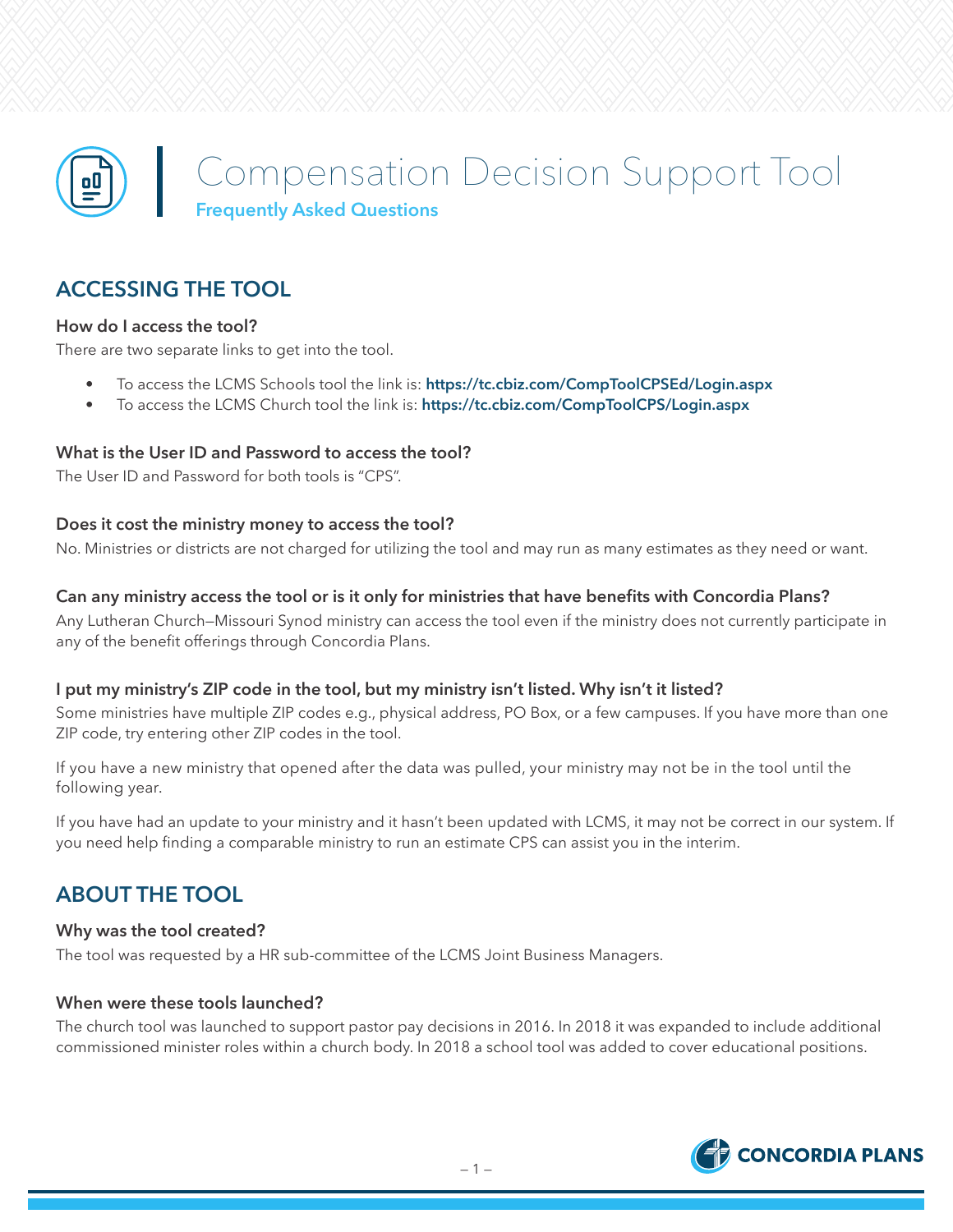# **How often is this tool used? Are other ministries using the tool often?**

Since the tools have launched nearly 40,000 estimates have been run to assist ministries with compensation planning and each year more and more ministries are using the tool.

### **What vendor was used to analyze the data?**

CBIZ is the vendor CPS partnered with to analyze our LCMS data and look at external data to provide comprehensive data points and recommendations. CBIZ is a national firm that has over 90,000 clients. For additional information on CBIZ you can visit their website at: **[www.cbiz.com](http://www.cbiz.com)**.

### **Where does the data come from in the tool?**

For internal data, CPS uses information that comes from LCMS' Rosters & Statistics and through CPS' databases. The information was analyzed by role, ministry size, experience, education, commission status etc. to look for trends across districts.

For external data CBIZ analyzed the market by utilizing published and statistically validated survey data from major consulting and surveying firms. They do not use unreliable data sources such as self-reported, DOL, or most free internet data. Published survey sources utilized include but are not limited to:

- CompAnalyst Market Data
	- > The world's largest compensation database with 600 million data points and growing.
	- > Data is collected from hundreds of professionally conducted surveys run by corporate HR departments every year.
- MinistryPay Full-Time Employee Reports
	- > Contains data for more than 100 ministry job titles from churches representing a wide range of locations, denominations, budgets and membership sizes.
- CBIZ Public School District Compensation Survey
	- > Contains a compilation of recent public-school custom surveys, primarily in the Midwest.
	- > Only used to supplement data for a few positions not found in other surveys.
- Economic Research Institute Salary Assessor
	- > A highly reputable survey with data on over 7,000 positions, 9,000 locations and 1,000 industries.
- WorldatWork Total Salary Increase Budget
	- > The predominant survey for salary increase treads.
	- > Represents multiple industries and geographies.
- Bureau of Labor Statistics Occupational Employment Statistics
	- > National government survey data.

### **How often is the tool updated?**

The tool is reviewed annually in the summer and any updates to the tool or new salary information is updated by January of the next calendar year.

### **Do the recommended ranges automatically increase every year?**

No, they don't automatically increase but generally we do see them to continue to rise over time. CBIZ analyzes both external data and LCMS data each year to determine if an adjustment would be needed.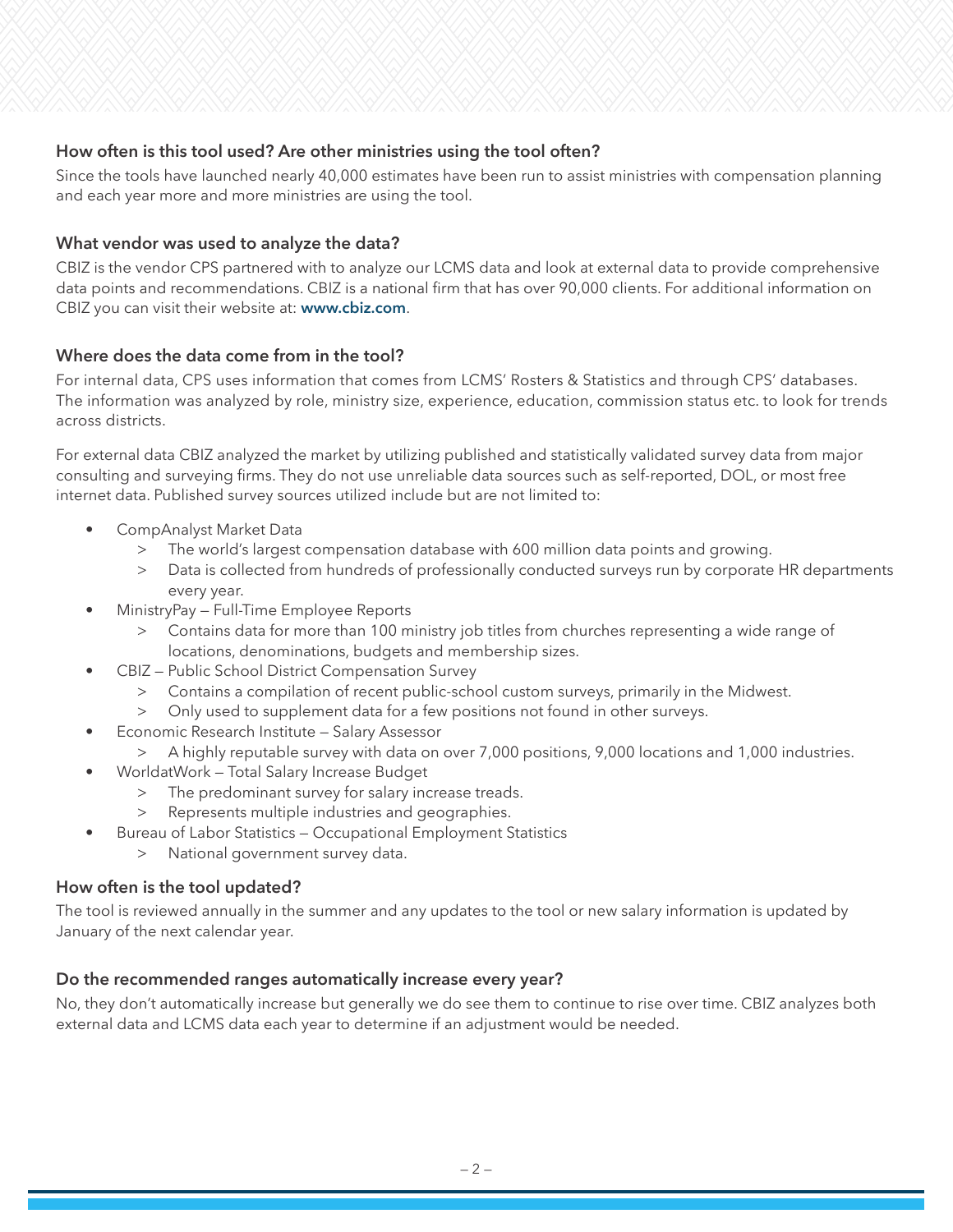# **Why did the geographic differential change from last year?**

The geographic factor is analyzed each year. They do sometimes change and even decrease. While cost of living and cost of labor are contributors, the factor is not necessarily representative of those general averages. Rather, the factor is demonstrating how your geographic location compares to other locations. Some locations increase at higher or lower rates than others.

## **What factors impact the recommended pay?**

Each position is analyzed based on market data and LCMS patterns to see if a factor influences the pay range. Ministry size (average worship weekly attendance, number of students enrolled), ZIP code of the ministry location, role or position the candidate would be entering, type of ministry, experience level or education level of the candidate, and commissioned status can all impact the recommended pay range. However, not all factors are relevant for each role. The tool does provide guidance in these areas as to how it can impact salary. If you hover over underlined words in the calculator it will provide you with some additional details on how it could impact the salary range. Your printout will also show you the factors that adjusted the recommended range. Fluctuations in the pool of workers also has a great influence on those numbers. As workers retire (with higher salaries and experience) and new workers (with lower salaries and experience) are added to the pool the salary recommendations will likely change from year to year.

# **Should the recommended salary figures align with cost of living?**

While cost of living is certainly a factor in cost of labor and does influence the figures, the end result of the salary recommendation will likely not align to the exact reported national or regional cost of living increase.

# **INFORMATION IN THE TOOL**

### **What roles are included in the tool?**

The LCMS Schools tool provides salary information and recommendations on the following roles; Elementary, Middle and High School Teachers, Preschool Teacher and Assistant Teacher, Childcare Teacher and Assistant Teacher, Head Administrator/Principal, Assistant Administrator/Principal, Early Childhood Director, Athletic Director, Director of Finance, Director of Development/Advancement and Director of Admissions.

The LCMS Churches tool provides salary information and recommendations on the following roles; Sole Pastor, Senior Pastor, Associate Pastor, Director of Christian Education, Director of Christian Outreach, Deaconess, Director of Family Life Ministry, Director of Parish Music, Director of Church Ministry, Business Manager I and Business Manager II.

# **Can other roles be added?**

CPS continuously assesses ministry needs. If there are additional roles needed, that are common across ministries, we could potentially add them, however it will be dependent upon having enough data to analyze and make confident recommendations.

### **Can we use this tool for district positions?**

District positions generally have distinct differences in job descriptions and duties than the positions that are currently analyzed. For example, if you have a Pastor in the district office their general duties likely are very different than a Pastor called to a specific church, therefore the tool may not be effective at generating the best recommendations based on their actual duties.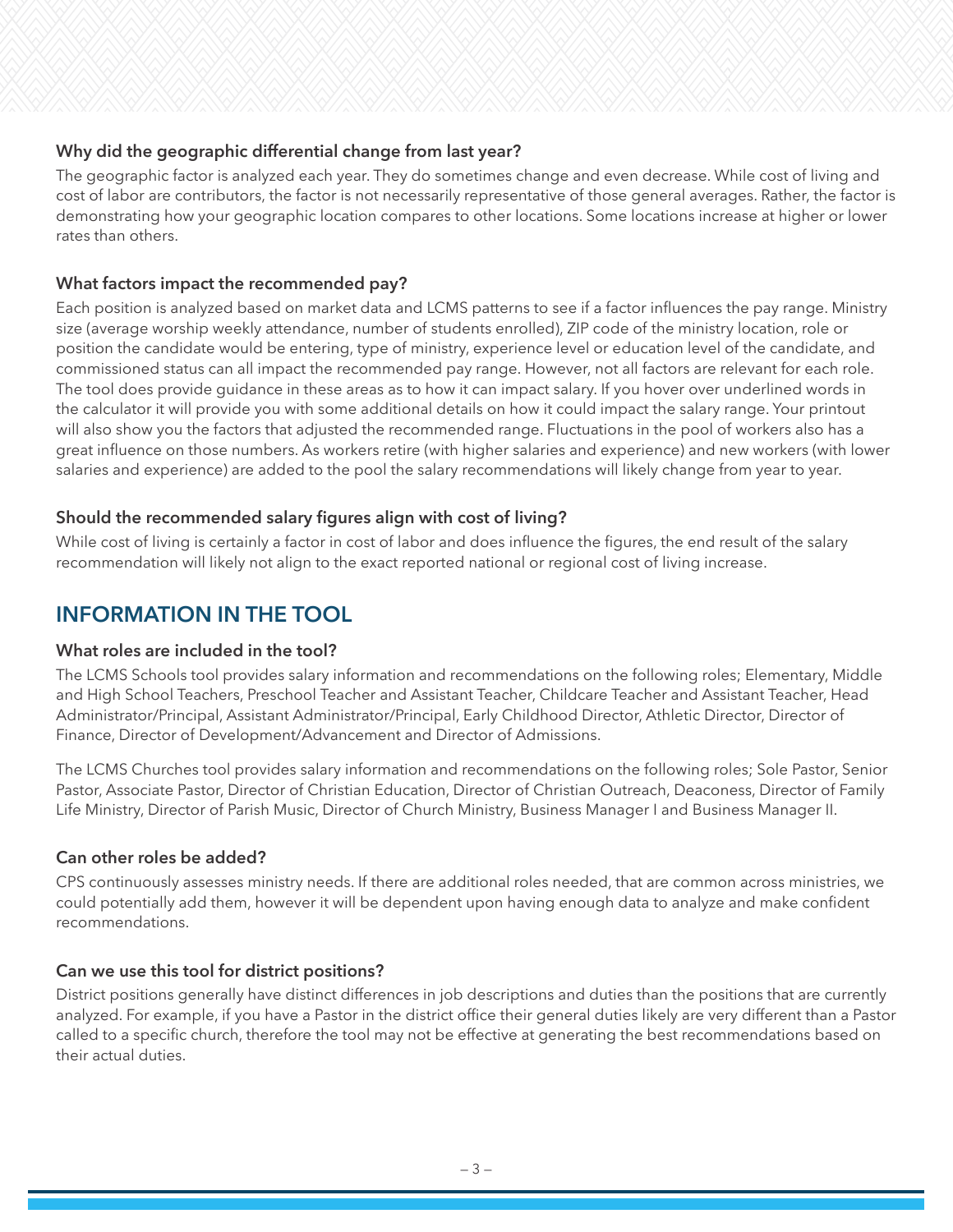## **What other resources could we use for positions that aren't included in the tool e.g., treasurer, janitor or maintenance worker, administrative assistant?**

For many positions that are common the Bureau of Labor Statistics has free information on over 800 occupations. You can review national and state averages. While it doesn't adjust salaries based on ZIP code, size of the organization, or individual candidate education or experience level, it would give you a general starting point. You can access that site at: **<https://www.bls.gov/oes/home.htm>**

If your ministry contracts with an entity for Human Resource services, you may want to inquire with them to see if they provide compensation guidance as part of their contracted services.

If your ministry has the desire and budget to pay for an individual assessment(s) for roles not in the tool, there are a variety of reputable compensation firms that you can hire. Cost to run an estimate generally vary greatly depending on the quantity you want to purchase and the complexity of the analysis you want run. Two examples of firms you could consider are Ministry Pay or Payscale.

## **On the LCMS Schools tool, you must select a commissioned status, but you don't have to do that on the LCMS Church tool. Why is that different?**

In the LCMS Church tool all the positions are traditionally commissioned workers, so it wasn't necessary to differentiate. Many of the workers at LCMS schools are non-commissioned, so it was important for the tool to be able to call out the difference.

# **Do most schools really offer the 7.65% that is built in the tool for commissioned workers? Do they pay commissioned workers more than lay?**

LCMS data did show that most schools do offer a premium for the commissioned workers to offset the expected selfemployment tax those school workers would need to pay. If it was not offered commissioned workers would be at a disadvantage to non-commissioned workers.

Yes, LCMS data revealed most schools do pay their commissioned workers more than the lay workers. There are many factors that can contribute to this. Many schools are giving commissioned workers money to offset their self-employment tax, some value the commissioned worker status and reward those that are called with a higher compensation than those that are lay, and salaries can be higher because commissioned workers generally stay employed with LCMS schools longer than those that are not called.

### **How can you determine a salary if a candidate has a dual role?**

There is a resource document embedded in the tool. Click on the blue "More Information" button under the Additional Factor Adjustment Percentage section. The resource document provides additional information on how you could compensate for a dual role or for additional responsibilities. There is some additional data on the range that districts had been using in that document that may help you in discussions with your calling or hiring body.

# **How should we treat previous work experience if someone is switching careers? Should we give them any credit for previous work?**

There is some variability in how ministries have treated previous careers but generally, if the previous work experience is complementary to the new position many ministries would provide some credit for the previous work experience. Two examples of this would be a second career pastor or hiring an administrator/principal who had previous teacher experience. Some districts have recommended that these workers could be granted one half of the years spent in the previous position while some have recommended a one-to-one ratio.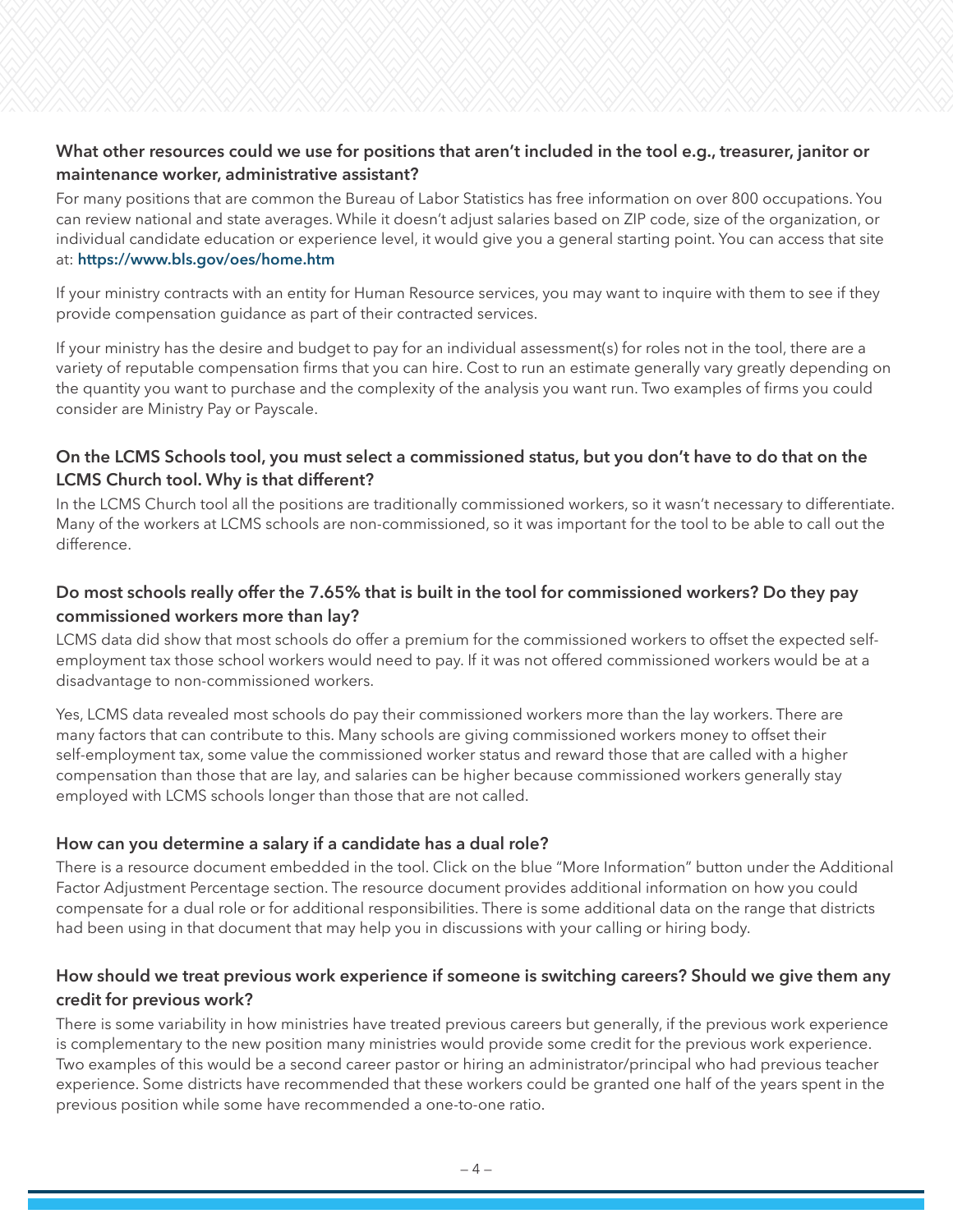# **Do we have to pay the mid-point?**

The numbers in the chart provide you with information so you can make an educated decision for the ministry. The mid-point, shaded in green, is the halfway point for salaries. It is a bell curve for the factors you entered for your ministry and the candidate so half of the salaries are above it and half are below it. You should consider what you want your compensation strategy should be (or what you can afford) to determine if you want to be at the midpoint or perhaps if you want to be closer to the lower or higher pay. Some ministries could have goals to be a percentage of the midpoint.

# **Our ministry is paying much lower than the mid-point or the lower pay, but we cannot afford to correct it, what should we do?**

If your ministry is paying significantly below the recommended range it may be advantageous to discuss a long-term plan with your decision-making body that determines salary planning. Ministries could consider a multiyear approach to start making progress to increase workers closer to the range over time.

# **Our ministry is paying more than the mid-point or the higher pay, does that mean we're paying our worker too much? Should we take money away?**

It doesn't mean that you are necessarily paying too much. There are data points above even the higher pay, there are just fewer and fewer the further you get from the mid-point. There are a variety of circumstances that could warrant someone being paid on the higher end (e.g., extra duties not typical in the role, a compensation strategy that desires to and can afford paying on the higher end, a below average benefit package that requires the worker to contribute more to their insurance or retirement benefits, exceptional performance). Generally, it is not a best practice to reduce salary unless there are extenuating circumstances (e.g., dire budgetary concerns, significant demotion).

# **Is the lower pay and the higher pay a floor and ceiling?**

No, they aren't a floor or ceiling. There are data points above the higher pay and below the lower pay but the further you move away from the average/mid-point there are less and less.

# **Is it true the tool only provides a recommendation on salaries and it doesn't consider the benefits package?**

Correct. The tool is a deep analysis on salaries only. You can use the printout to think about your total compensation package (salary and benefits) to determine how generous your overall package is. The printout lists possible benefits your ministry may have, and that list could help you put together your call documents, extend an offer letter or have a discussion with a candidate on the whole picture.

There are a lot of differences in the benefits offered across the LCMS. Some ministries offer the pension, some offer the pension plus a match in the 403(b) (some have a high match, some have a low match), some don't offer a pension or retirement benefit, some pay a generous portion or all of the premium for spouse and family members on their health insurance plans, some don't pay much towards family members. Some ministries have very generous vacation packages or other fringe benefits, and some don't. It is best practice to think of your total compensation (salary and benefits) like a teeter-totter. If you do not have a competitive benefits package you may need to offer a higher starting salary (i.e., if the ministry doesn't have a pension or pay a high percentage of the premium for health insurance the ministry could consider offering a higher salary since the worker has to pay for more out of their salary).

If you would like to discuss benefit packages and best practices, please reach out to your CPS Account Manager at 888-927-7526, ext. 6020.